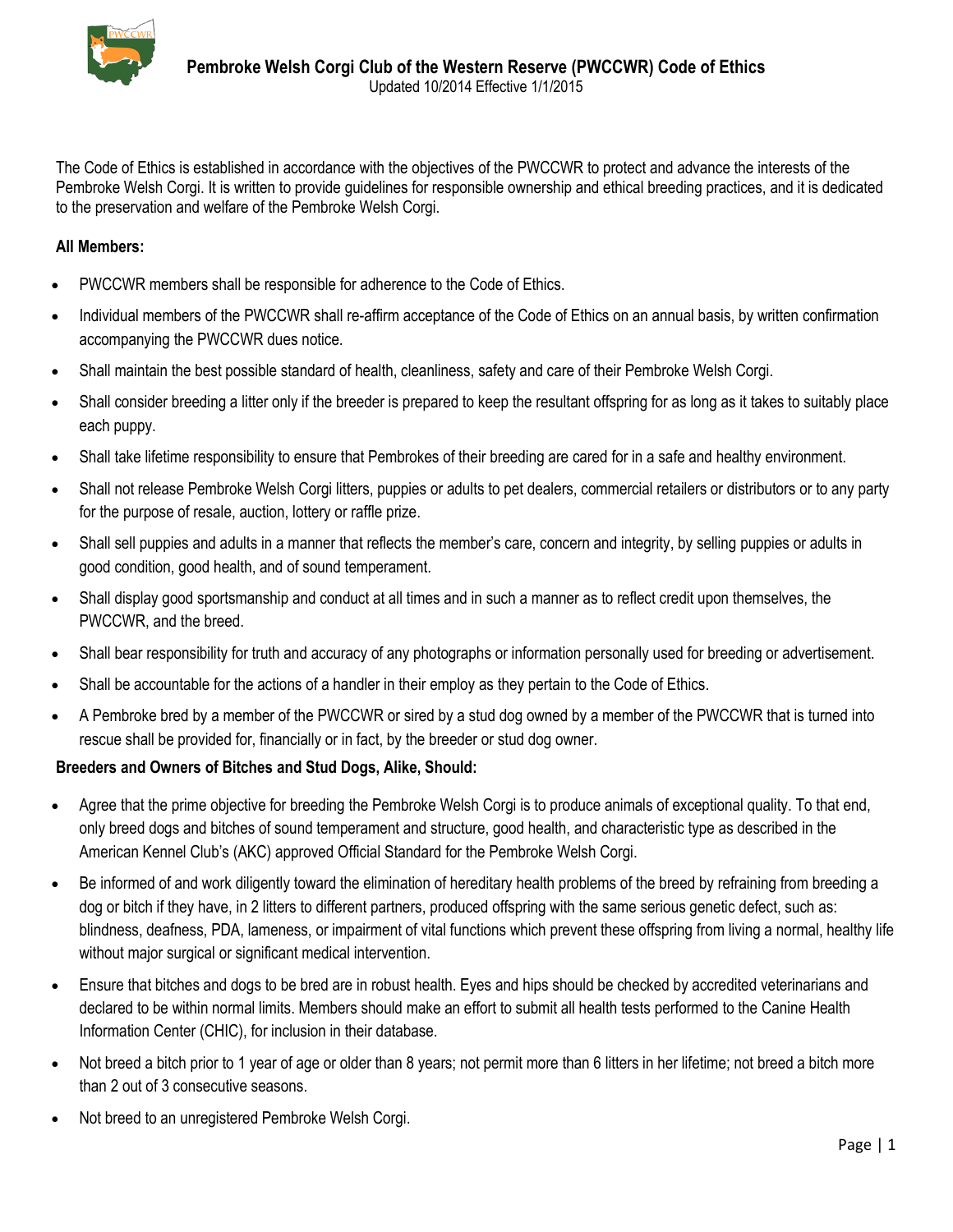

- Honor all contracts regarding sales, co-ownerships, breeding rights, agreements, compensations, leases, stud service and/or any other written agreements set forth.
- Acknowledge that the owner of the sire is as responsible as the owner of the dam in all matters of the welfare of the offspring. Anyone standing a Pembroke at stud bears great responsibility to the future of the breed; therefore, a stud owner should use the dog discriminately and with the paramount intention of advancing and protecting the breed.
- Release puppies only at or over the age of 10 weeks.
- Furnish written instructions on the care, feeding and health care to the new owner, as well as a written health record of immunizations or medical treatments.
- Sell puppies and adults with a Health Certificate issued by an accredited veterinarian within a month prior to sale or request that the puppy or adult be examined by the new owner's veterinarian within two weeks of the transfer.
- Provide accurate and valid documentation of the AKC registration and pedigree.
- Use a spay/neuter contract in the sale of a puppy or adult that shows a health issue or very serious fault as described in the Standard. Members are encouraged to use the limited registration option offered by the AKC.
- Be prepared to accept and provide care for any puppy/adult returned directly to the breeder.

## **Social Media**

- The PWCCWR asks that all members refrain from making derogatory or disparaging remarks regarding the Club Bylaws and conduct of the PWCCWR Officers, Board of Directors, individual PWCCWR members, PWCCWR activities, or any other member of the community on Social Media (such as, but not limited to, Facebook, Twitter, Community Blogs in Dog Fancy, such as, but not limited to ShowPemL.)
- It is expected that any comments made on Social Media referring to PWCCWR or it's members be made in a *sensible, responsible, and respectful manner.*
- Resolving disputes amongst individual members or the PWCCWR should be conducted privately amongst concerned parties, never on Social Media.
- If a satisfactory resolution cannot be achieved privately, members are to bring their concerns to the Officers and Board of Directors of the Club.
- PWCCWR Officers and Members are expected to conduct themselves and any disputes or grievances they may have in a manner that reflects the AKC Code of Sportsmanship at all times when commenting in Social Media.

# **AKC CODE OF SPORTSMANSHIP**

PREFACE: The sport of purebred dog competitive events dates prior to 1884, the year of AKC's birth. Shared values of those involved in the sport include principles of sportsmanship. They are practiced in all sectors of our sport: conformation, performance and companion. Many believe that these principles of sportsmanship are the prime reason why our sport has thrived for over one hundred years. With the belief that it is useful to periodically articulate the fundamentals of our sport, this code is presented.

Sportsmen respect the history, traditions and integrity of the sport of purebred dogs.